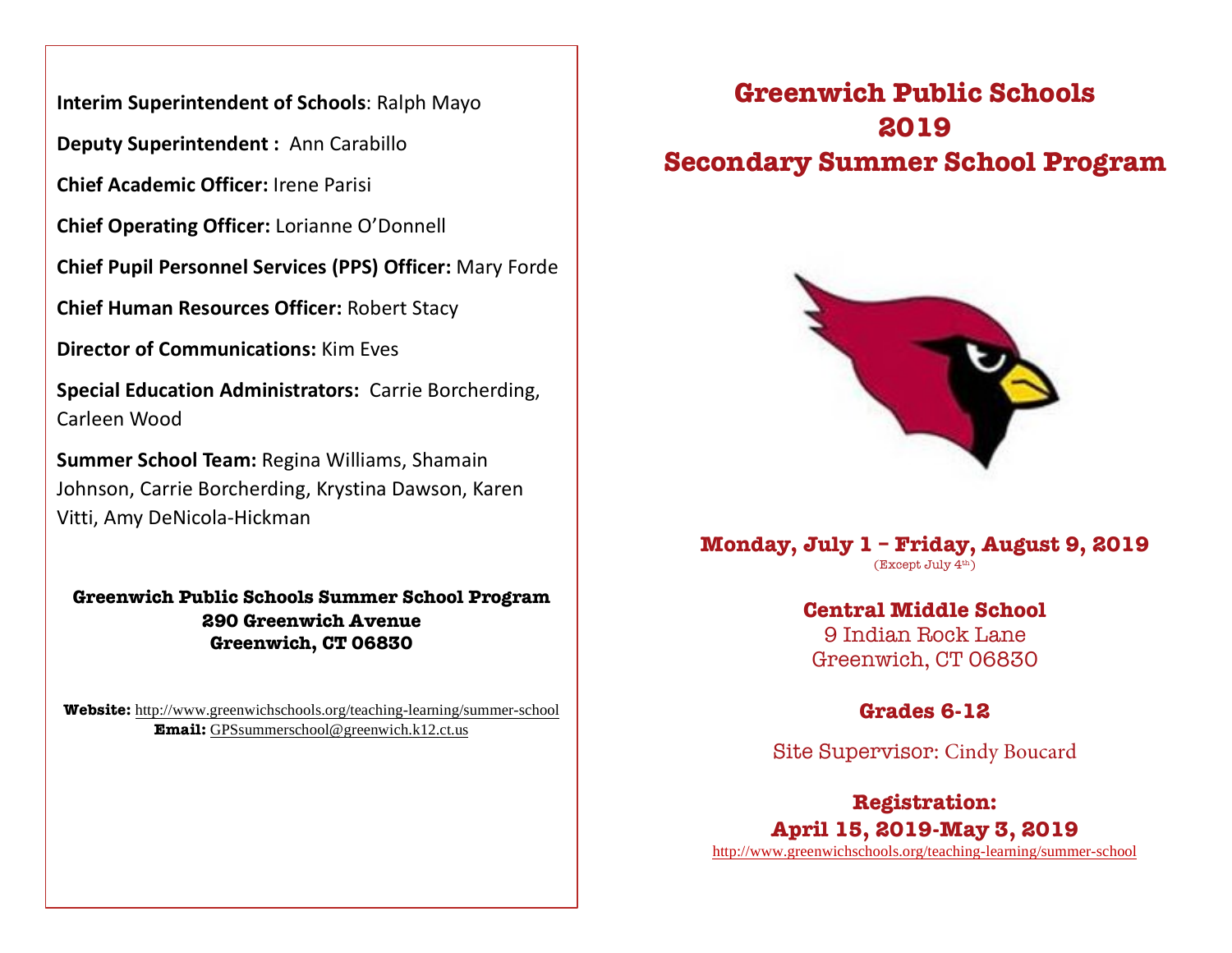## **2018 GREENWICH PUBLIC SCHOOLS SUMMER PROGRAM**

Welcome to the 2018 Summer Program of the Greenwich Public Schools. The aim of the Greenwich Public Schools Summer Program is to provide courses to resident and nonresident, public, private, and parochial students in pre-kindergarten to grade 12.

We offer a variety of academic courses and enrichment workshops that meet the special interests and needs of students. Programs and courses are offered for credit, enrichment, acceleration, review, or make-up. Please use the brochure for descriptions of the type and length of the courses, and feel free to contact us with any further questions. We hope you will find the Summer Program offers an opportunity for students to grow intellectually and personally. Summer learning maintains skills, takes a step beyond, and stretches the imagination. The journey begins with registration.

#### REGISTRATION PROCEDURES

- 1. Registration begins **April 15, 2019** and is online through Family ID. All registration will be processed on a first-come basis. Course title, description, type and tuition fees may be found in the brochure. If you have any doubts regarding the selection of courses, please confer with a guidance counselor or your child's principal/house administrator before enrolling. You can find the link on the summer school website at http://www.greenwichschools.org/teaching-learning/summer-school.
- 2. All students must register at their **MAY 2019** grade levels except where otherwise noted in the brochure.
- 3. Registration for secondary students enrolled in credit, make-up/credit recovery, review or acceleration courses MUST have approval from the student's guidance counselor. To be eligible for credit recovery in a full year course or semester course, the student must have the approval of their school counselor or administrator.
- 4. Having a My School Bucks Account set prior to registration will be necessary.<br>5. You will receive email receipt from Family ID when you have registered your
- You will receive email receipt from Family ID when you have registered your child and we have received the tuition payment. If the registration is incomplete, your registration will not be processed, and you will be notified by e-mail. You will be notified via email if a course is over- or under-subscribed. Otherwise, assume your registration has been accepted. GPS Summer School reserves the right to cancel a course at any time before classes begin. If a course is canceled, the student will receive a full refund.
- 6. No student will be registered without payment in full. Credit card payment can be processed with registration on the Family ID website or obtain a certified bank check or money order payable to TOWN OF GREENWICH sent to the GPS Summer School Office, 290 Greenwich Ave, Greenwich, CT 06830. No refunds will be issued unless a class is canceled. **NO PERSONAL CHECKS OR CASH ARE ACCEPTED.**
- 7. Grades for secondary school students will be reported to their receiving schools, where they will be recorded on the transcript as grades earned in Summer School. Grades earned during the school year will also remain on the student's record.

Note: It is possible to audit any course for the tuition fee, with the exception of Chemistry, which may not be audited

\*You will receive email confirmation when you have registered your child and we have received the registration with emergency information and tuition payment. If the registration is incomplete, your registration will not be processed, and you will be notified by e-mail.

For further questions, contact the Summer School office at: GPSsummerschool@greenwich.k12.ct.us

# MATHEMATICS (continued)

**Geometry - CR tuition \$468 review /1.0 credit recovery**

This course is for students who have already taken Geometry A or Geometry B and did not successfully complete the course during the school year, or for those who want to improve their skills and/or grade in Geometry. A passing grade in Algebra I is required to register for this course. Topics include geometric reasoning, parallel and perpendicular lines, triangles, similarity, right triangle trigonometry, polygons, three-dimensional solids, congruence, proofs, construction, geometric probability, and transformations on the coordinate plane and circles.

**Algebra II** - **CR tuition \$468 review /1.0 credit recovery**

This course is for students who have already taken Algebra 2A or 2B and did not successfully complete the course during the school year, or for those who want to improve their skills in preparation for the next course in the mathematical sequence. This course covers linear systems, quadratic functions, probability and the counting principle, complex numbers, polynomial functions, series and sequences, exponential and logarithmic functions, rational functions, measures of central tendency, radian and degree measure, the unit circle, and right triangle trigonometry.

#### **PSAT/SAT Preparation Math tuition \$401 enrichment (includes prep materials)**

Test-taking strategies and review the math section of the PSAT and SAT I exam. Practice tests will be administered, analyzed and scored for individual assessment and intervention.

### SCIENCE AND TECHNOLOGY

**Biology tuition \$810 review /1.0 credit recovery**

This college preparatory-lab based biology course is designed for high school students who have already taken Biology or Practical Biology and did not successfully complete the course during the school year, or for those who want to improve their understanding of Biology. This course will build on core biological concepts and provide hands on laboratory experience. Topics focus on: structure and function of cells, microbiology, genetics and human inheritance, evolution, and ecology and human and their environment. Students will demonstrate mastery of biological concepts and fundamental laboratory techniques.

**Chemistry tuition \$919 1.0 credit recovery/credit**

This college preparatory course with lab is designed to develop understanding and skills in four areas of Chemistry: fundamental concepts; practical applications; laboratory techniques; and mathematical applications. A final exam will be given in the course. Due to the comprehensiveness and duration of the course, the attendance policy will be strictly enforced. Prerequisite: Algebra I.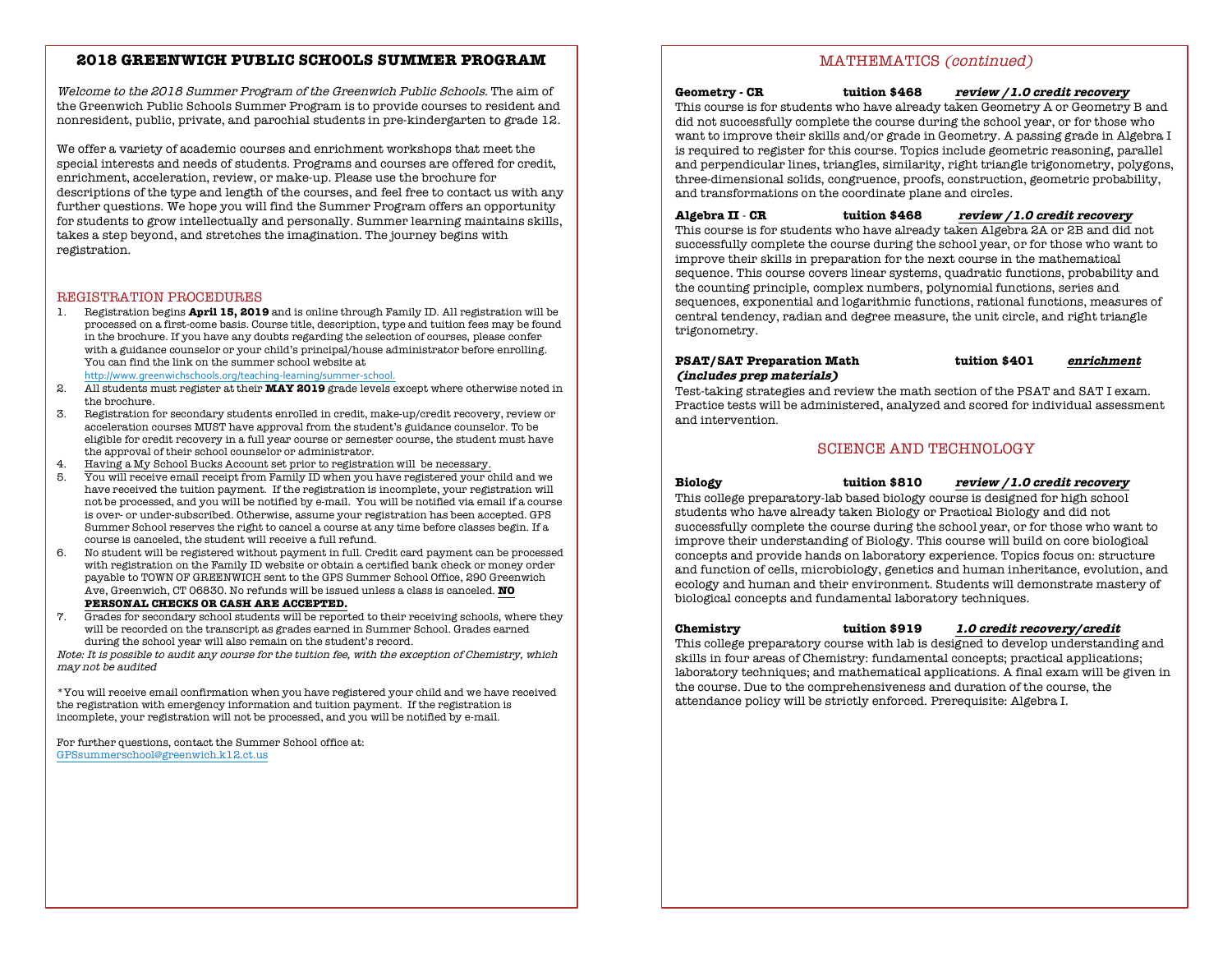## MATHEMATICS (continued)

#### **Geometry A tuition \$ 857 1.0 credit**

This course is for rising  $10<sup>th</sup> - 12<sup>th</sup>$  graders who have successfully completed Algebra 1 and have not yet studied Geometry. It is an axiomatic study of plane figures in Euclidean Geometry. It examines their properties, measurement and mutual relations in space. Topics include geometric reasoning, parallel and perpendicular lines, triangles, similarity, right triangle trigonometry, polygons, three-dimensional solids, circles, congruence, proofs, construction, geometric probability, and transformations on the coordinate plane. Successful completion of this course will earn the student 1.0 credit in Geometry A and the student can enroll in Algebra 2A at Greenwich High School. **Prerequisite: C or better in Algebra 1**.

#### **Bridge to Math 6A tuition \$468 acceleration**

The goal of Bridge to Math 6A is to prepare Grade 5 students to be successful in advanced middle school mathematics.

**Bridge to Pre-Algebra 7 tuition \$468 acceleration** This course is designed to enable students who achieved an A-1 in 6th grade math (Math 6) to accelerate to Pre-Algebra in grade 7. Successful completion of Pre-Algebra 7 prepares the student for Algebra in 8th grade

**Bridge to Algebra 8 tuition \$468 acceleration** This course is designed to enable students to accelerate to Algebra I in grade 8. Successful completion of Algebra I in grade 8 makes a student eligible to take Geometry or Honors Geometry in grade 9.

**Algebra 1/Geometry Course 1 tuition \$468 review/1.0 credit recovery** This course is for students who have already taken Algebra/Geometry Course 1 and did not successfully complete the course during the school year, or for those who want to improve their skills and/or grade. Topics include angles, triangles, ratio and proportion, algebraic expressions, and coordinate planes. Emphasis is on problem solving, use of technology and real-world applications.

**Algebra 1/Geometry Course 2 tuition \$468 review/1.0 credit recovery** This course is for students who have already taken Algebra/Geometry Course 2 and did not successfully complete the course during the school year, or for those who want to improve their skills and/or grade. Topics include algebraic concepts, solving basic and multi-step equations, perimeter, area, surface area and volume, measurement and calculation, geometric probability and compound shapes. Emphasis is on problem solving, use of technology and real-world applications.

**Algebra/Geometry Course 3 tuition \$468 review/1.0 credit recovery** This course is for students who have already taken Algebra/Geometry Course 3 and did not successfully complete the course during the school year, or for those who want to improve their skills and/or grade. Topics include solving systems of linear equations, solving polynomial equations, and quadratic functions.

#### **Bridge to Honors Precalculus tuition \$468 acceleration/enrichment** This course is designed for the student who has taken Algebra 2A and wants to proceed to Honors Precalculus. This course will include a review in greater depth of the topics studied in Algebra II and

introduce the topics include evaluating and analyzing trigonometric graphs, expressions and equations, law of sines and cosines, radian and degree measure, unit circle, right triangle trigonometry and conic sections. Placement into Honors Precalculus will be determined by successful completion of this course and teacher recommendation.

#### **Algebra I /Extended Algebra tuition \$468 review/1.0 credit recovery**

This course is for students who have already taken Algebra I or Extended Algebra and did not successfully complete the course during the school year, or for those who want to improve their skills in preparation for the next course in the mathematical sequence or Algebra II. This course includes work in solving linear equations, linear systems and inequalities; fundamental operations with polynomials, factoring, powers, and roots; and sequences; function notation; scatter plots and trend lines; and linear, quadratic and exponential functions.

# GENERAL INFORMATION

IMPORTANT DATES: The Summer Program is in session from Monday, July 1 through Friday, August 9, 2019 except Wednesday, July 4 (or otherwise noted by schedule). Each course has its own specific dates, hours and schedule. Please note the dates/hours of your child's course when you register.

HOURS AND LOCATION: 7:30am-1:30pm at Central Middle School. Please note, all courses have different dates and hours and are noted as such in the brochure.

COURSE AND ROOM ASSIGNMENTS: Please note the school where the course is being held. Room assignments will be posted at that school on the first day of class, Monday, July 1, 2019. Students should report to CMS on the first day of their assigned classes, and classes and room numbers will be posted inside the front doors of the school. Staff will be available to assist students in finding their classes and assigned rooms.

TRANSPORTATION: The Board of Education does not provide transportation for the Summer Program.

TUITION: Tuition varies with the length of the course. There will be no charge for textbooks or supplies except as noted. Tuition must be paid in full at the time of registration. In addition, nonresidents pay a fee of \$50 for EACH course. Remit payment online via credit card on Family ID or mail certified bank check or money order to "Town of Greenwich." The operational plans for the summer school programs are based on the number of students enrolled by Friday, June 8, 2018. After this date, we cannot guarantee placement. **NO PERSONAL CHECKS OR CASH ARE ACCEPTED.** \*Having a MY SCHOOL BUCKS ACCOUNT prior to registering for classes is required. \*

MEDICAL INFORMATION: Any student who has not attended a Greenwich Public School in the 2018-19 school year must provide proof of a current (within 1 year) CT HAR3 physical, proof of immunization, and TB risk assessment. This form can be obtained from any Greenwich Public School nurse or on the website at http://www.greenwichschools.org/teachinglearning/student-support-services/health-services/health-formsimmunizations. A student may not attend the first day of Summer School class unless these forms have been received.

REFUND POLICY: In the event a course is canceled due to insufficient enrollment, students will be refunded the entire registration fee. No refunds will be made for courses unless the course is canceled. Early registration is encouraged to avoid course cancellation.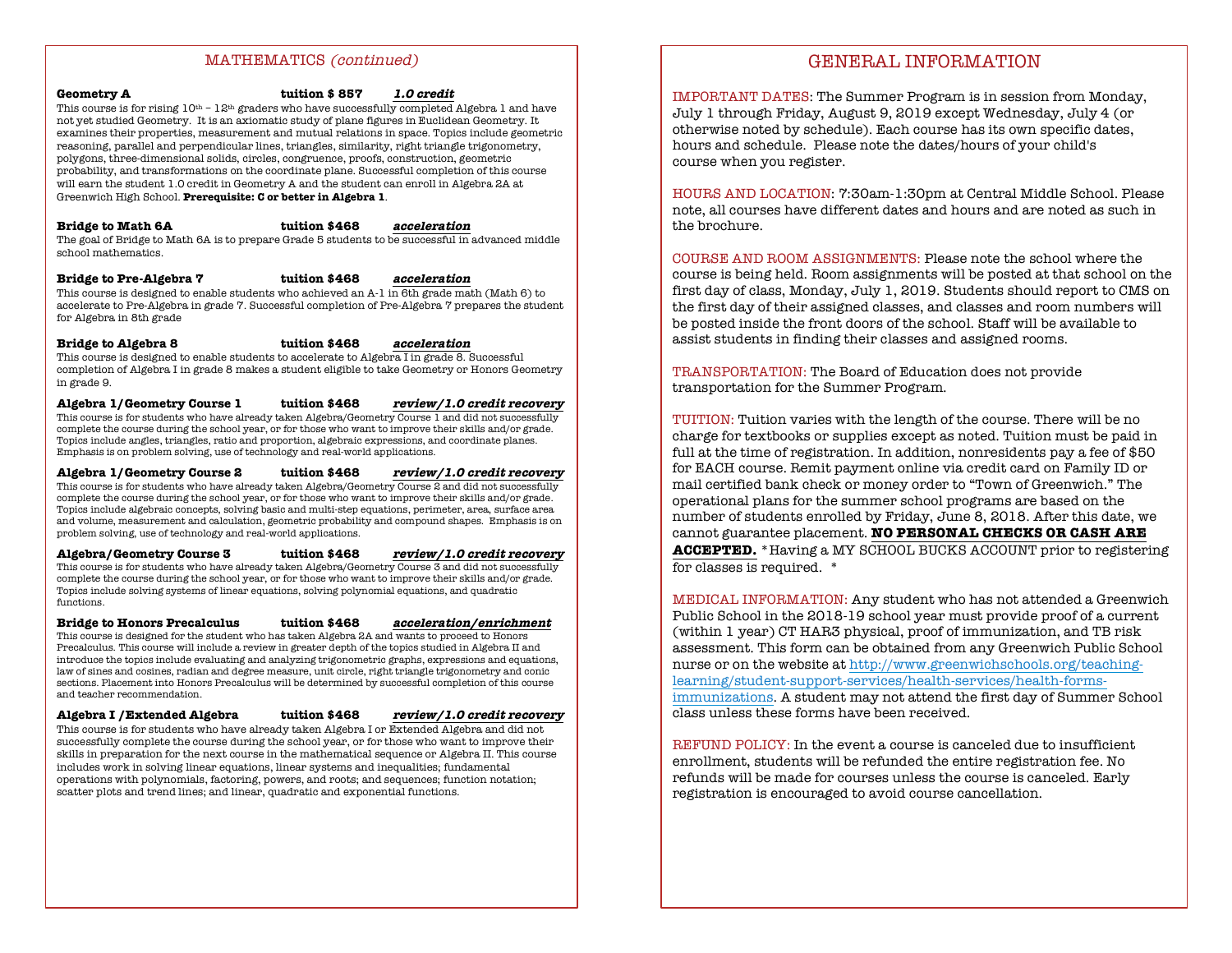# GENERAL INFORMATION (continued)

ATTENDANCE: Since the Summer School program covers a great deal of material in a short period of time, punctuality and perfect attendance are expected. Students who are unable to remain in Summer School for the length of the course because of other commitments should not apply. If a student who is enrolled in a credit-bearing or credit recovery course does not attend six (6) or more class hours of a 5-week class, or three (3) or more class hours of a 3-week class, the student will not receive credit for the course. If a student is enrolled for improvement or acceleration and does not attend six (6) or more class hours of a 5-week class, or three (3) or more class hours of a 3-week class, the student will not receive a grade for the course. **For example**:

#### 5-week courses

| Classes meet 2 hours/day   | e.g. Algebra 1  | Credit is lost on $4th$ absence |
|----------------------------|-----------------|---------------------------------|
| Classes meet 3 hours/day   | e.g. Biology    | Credit is lost on 3rd absence   |
| Classes meet 4-5 hours/day | e.g. Geometry A | Credit is lost on $2nd$ absence |
| $\sigma$ -real-equation    |                 |                                 |

3-week courses

Classes meet 2 hours/day e.g. Civics Credit is lost on 2nd absence

Note: Students arriving later than 30 minutes to class will not be admitted and will be counted as absent.

Every effort will be made to contact parents/guardians if a student has accumulated approaching the limit of the number of absences and/or to confirm the student is in danger of losing credit or a grade for that course.

CONDUCT: All school norms and conduct codes for the regular school year are in effect during the summer session at all summer school locations.

FINAL REPORT CARDS: Final report cards will be mailed to students on the last day of Summer School. Duplicate records will be submitted to the sending school officials that are designated on the registration form. Those students with a material debt will not receive a final report until all obligations are met.

ADMINISTRATION: The Site Supervisor of Summer School exercises general administrative and supervisory control of Summer School.

# **Registration begins on April 15, 2018**

# ENGLISH AS A SECOND LANGUAGE

### **English as a Second Language 1/2: Grades 6-8 tuition \$468 review**

This course is open to students in grades 6-8 with less than two years of formal instruction in English language proficiency. The emphasis will be on developing listening comprehension and speaking abilities. In addition to a study of communication skills, the course will provide intensive language practice to meet individual student's needs.

## **English as a Second Language 1/2: Grades 9-12 tuition \$468 review**

This course is open to students in grades 9-12 with at least two years of English or permission of the current ESL instructor. The student will develop advanced skills in speaking, grammar, reading, and writing through readings and class discussions. Reading skills will focus on analysis and interpretation of literature as well as identification of facts and details. Close attention will be given to developing and perfecting.

# SOCIAL STUDIES & HISTORY

#### **American History (Semester 1) – CR tuition \$ 281 0.5 credit recovery**

The course covers American History from the turn of the twentieth century, through the period of the Early Cold War. This is a chronologically thematic class that focus on how the conflicts between public and private interest, tradition vs modernity, and liberty vs. security all led to changing definitions of freedom for various citizens during the first half of the twentieth century. Units of study will include the Progressive Era, the 1920's, The era of the Great Depression, World War II, and the Cold War of the 1950's and early 1960's.

#### **American History (Semester 2) – CR tuition \$ 281 0.5 credit recovery**

The course covers American History from the middle part of the twentieth century, through the turn of the twentieth-first century. This is a chronologically thematic class that focuses on how the conflicts between public and private interest, tradition vs modernity, and liberty vs. security all led to changing definitions of freedom for various citizens during the second half of the twentieth century. Units of study will include the Civil Rights Movement, The Vietnam War, The Late-Cold War, the domestic and foreign policies that shaped America since the end of the Cold War, and America's role in a Post 9/11 world.

#### **Civics - CR tuition \$ 281 0.5 credit recovery** This course addresses the structure and implementation of the United States Government. As the world's most enduring democracy, this course explores the complexities of governing the American people. Units of study include the development of American philosophy, examination of the Constitution of the United States (with a focus on the three branches of government and Bill of Rights), and the role of the citizen within the framework of the United States government. Current government issues and policies are also discussed and examined. A five-hour community service requirement is part of the course as well as a graduation requirement.

#### **Introduction to Model United Nations tuition \$ 229 enrichment (Grades 7-10)**

Students involved in this program would learn the skills associated with Model UN: research, public speaking, debate, collaboration and the resolution-writing process. Current Model UN students will serve as mentors and coaches. The session would culminate with a Model UN simulation about a current event topic chosen by participants.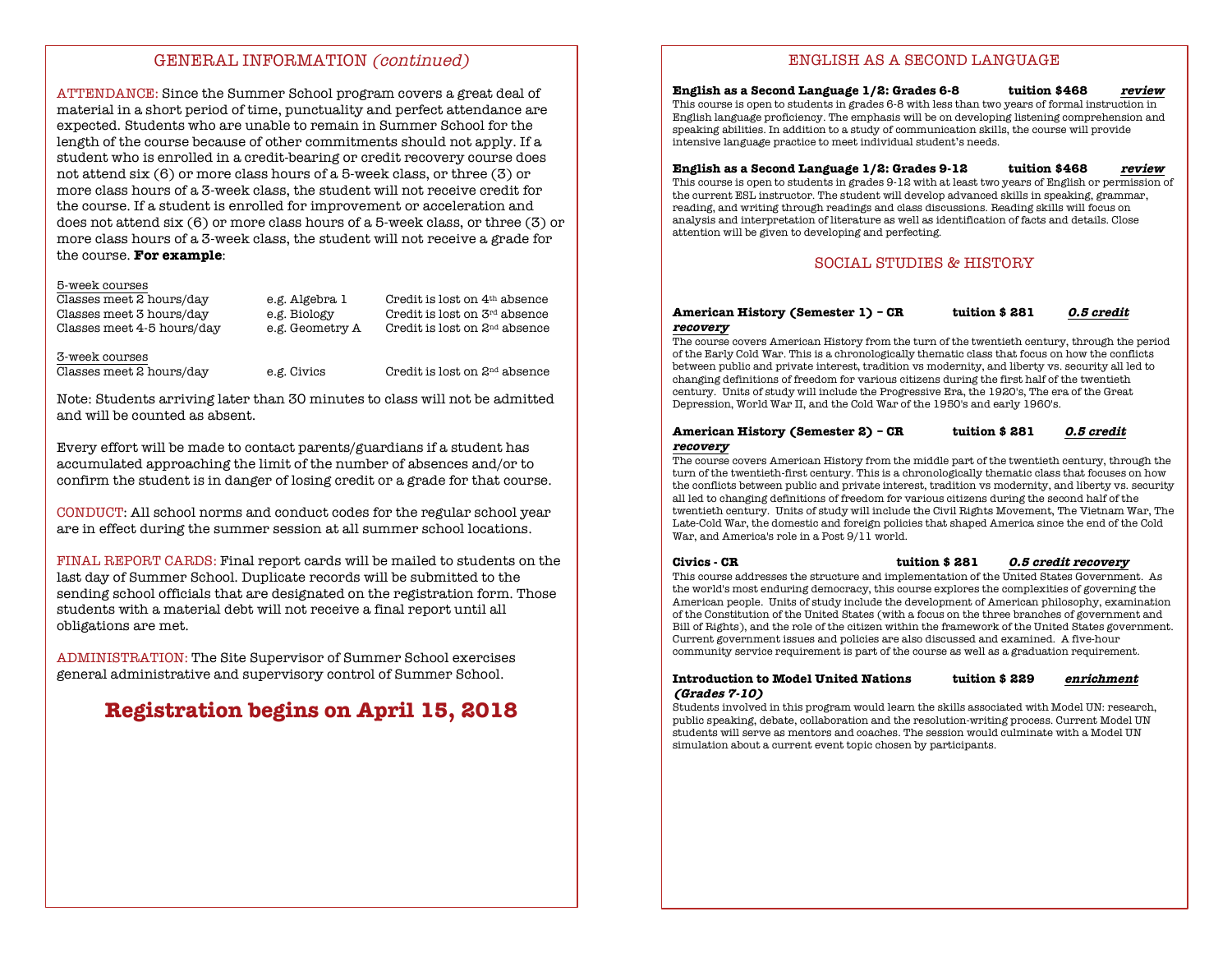## ENGLISH

# **English Grades 9 / 10 Semester 1 tuition \$281 review/0.5credit recovery**

This course is designed to strengthen writing, reading, and critical analysis skills. Students will read poetry, short stories, essays and short novels. After class discussion and instruction, students will have individual conferences with the teacher. Vocabulary, grammar and writing mechanics will be important aspects of this course.

### **English Grades 9 / 10 Semester2 tuition \$281 review/0.5credit recovery**

This course is designed to build student competencies in the areas of reading, writing and critical analysis. Instruction in the area of language will focus on editing skills, vocabulary, and word usage. Reading instruction will focus on basic and interpretative reading skills while writing instruction will build on basic writing principles through a variety of literary pieces and persuasive essays.

### **English Grades 11/12 Semester 1 tuition \$281 review/0.5credit recovery**

The emphasis in this course is on developing ability in essay writing and skill in analyzing a piece of literature. Students examine the works of authors in several genres: poetry; short story; novel; and nonfiction. Students are expected to write several formal essays. Each student will receive individual help in writing and critical analysis from the teacher.

### **English Grades 11/12 Semester 2 tuition \$281 review/0.5credit recovery**

This course is designed to extend critical reading skills through a variety of short stories, plays, poems and independent reading assignments. The writing instruction will develop college prep writing skills through a variety of narrative, expository, persuasive, and imaginative pieces. Students will write a variety of formal essays.

#### **Focus on Writing (Grades 9-12) tuition \$275 enrichment/review/credit recovery\***

This is an intensive writing course that centers on the process of writing, pre-writing activities, first draft, revision, proofreading and preparing final copy. Emphasis will be on expository and persuasive writing for high school, college and business purposes. Individual writing conferences, a writing journal and daily in-class writing are required of all students.

\*for Communications courses.

#### **PSAT/SAT Preparation: Reading, Writing, Language, & Essay Tests tuition \$401 (includes prep material) enrichment**

Test-taking strategies and review for the critical reading and writing portions of the PSAT & SAT I exam. Practice tests will be administered, analyzed and scored for individual assessment and intervention.

# **Registration begins on April 15, 2018**

## Middle School Course Offerings at Central Middle School

| Course Title<br>Bridge to Math 6A             | Meeting Dates<br>$July 1 - August 2$ | Meeting Time<br>10:00am-12:00am |
|-----------------------------------------------|--------------------------------------|---------------------------------|
| Bridge to Pre-Algebra 7                       | $July 1 - August 2$                  | 11:00am-1:30pm                  |
| Bridge to Algebra 8                           | $July 1 - August 2$                  | 7:30am-10:00am                  |
| English as a Second Language 1/2 (Gr<br>$6-8$ | July 1 - August 2                    | 10:00am-12:00pm                 |
| Middle School 1/2 Day Program                 | $July 1 - August 2$                  | 7:30am-12:30pm                  |
| Coding                                        | Julyl-Julyl2                         | 7:45am-9:45am                   |
| Robotics                                      | July 15-July26                       | 7:45am-945am                    |

# High School Course Offerings at Central Middle School

| Course Title                              | Meeting Dates      | <b>Meeting Time</b>  |
|-------------------------------------------|--------------------|----------------------|
| Algebra 1 / Extended Algebra              | July 1 - August 2  | $7:45$ am-9:45am     |
| Algebra II                                | July 1 - August 2  | 10:00am-12:00pm      |
| Algebra 1 / Geometry Course 1             | July 1 - August 2  | 7:45am-9:45am        |
| Algebra 1 / Geometry Course 2             | July 1 - August 2  | 10:00am-12:00pm      |
| Algebra / Geometry Course 3               | July 1 - August 2  | 10:00am-12:00pm      |
| American History, Semester 1              | July 1 - July 16   | 8:00am-11:00am       |
| American History, Semester 2              | July 1 - July 16   | 8:00am-11:00am       |
| Art Composition (Gr 8-12)                 | July 1 - August 2  | 7:45am-9:45am        |
| Biology, credit recovery                  | July 1 - August 2  | 8:00am-11:00am       |
| <b>Bridge to Honors Precalculus</b>       | July 1 - July 19   | 7:30am-12:30pm       |
| Chemistry                                 | July 1 - August 2  | 7:30am-12:30pm       |
| Civics                                    | July 1 - July 16   | 8:00am-11:00am       |
| English as a Second Language 1/2 (Gr 9-12 | July 1 - August 2  | 7:45am-9:45am        |
| English Grades 9/10 Semester 1            | July 1 - July 19   | 7:45am-9:45am        |
| English Grades 9/10 Semester 2            | July 15 - August 2 | 10:00am-12:00pm      |
| English Grades 11/12 Semester 1           | July 1 - July 19   | 7:45am-9:45am        |
| English Grades 11/12 Semester 2           | July 15 - August 2 | 10:00am-12:00pm      |
| <b>Executive Functioning</b>              | July 1 - July 19   | 10:00am-12:00pm      |
| Focus on Writing                          | July 1 - July 19   | 10:00am-12:00pm      |
| Geometry, credit recovery                 | July 1 - August 2  | $7:45$ am-9:45am     |
| Geometry A                                | July 1 - August 2  | 8:00am-12:00pm       |
| Introduction to Model UN (Gr 7-10)        | $July 29 - Aug2$   | $9:00am-12:00pm$     |
| Physical Education                        | July 8 - July 26   | $7:45$ am- $9:45$ am |
| PSAT/SAT Preparation: Reading, Writing    | July 1 - August 2  | 8:30am-9:45am        |
| & Language<br>PSAT/SAT Preparation: Math  | July 1- August 2   | 10:15am-11:30am      |

It is important to note, all courses are subject to cancellation based on enrollment. In the event a course is cancelled, a refund will be processed